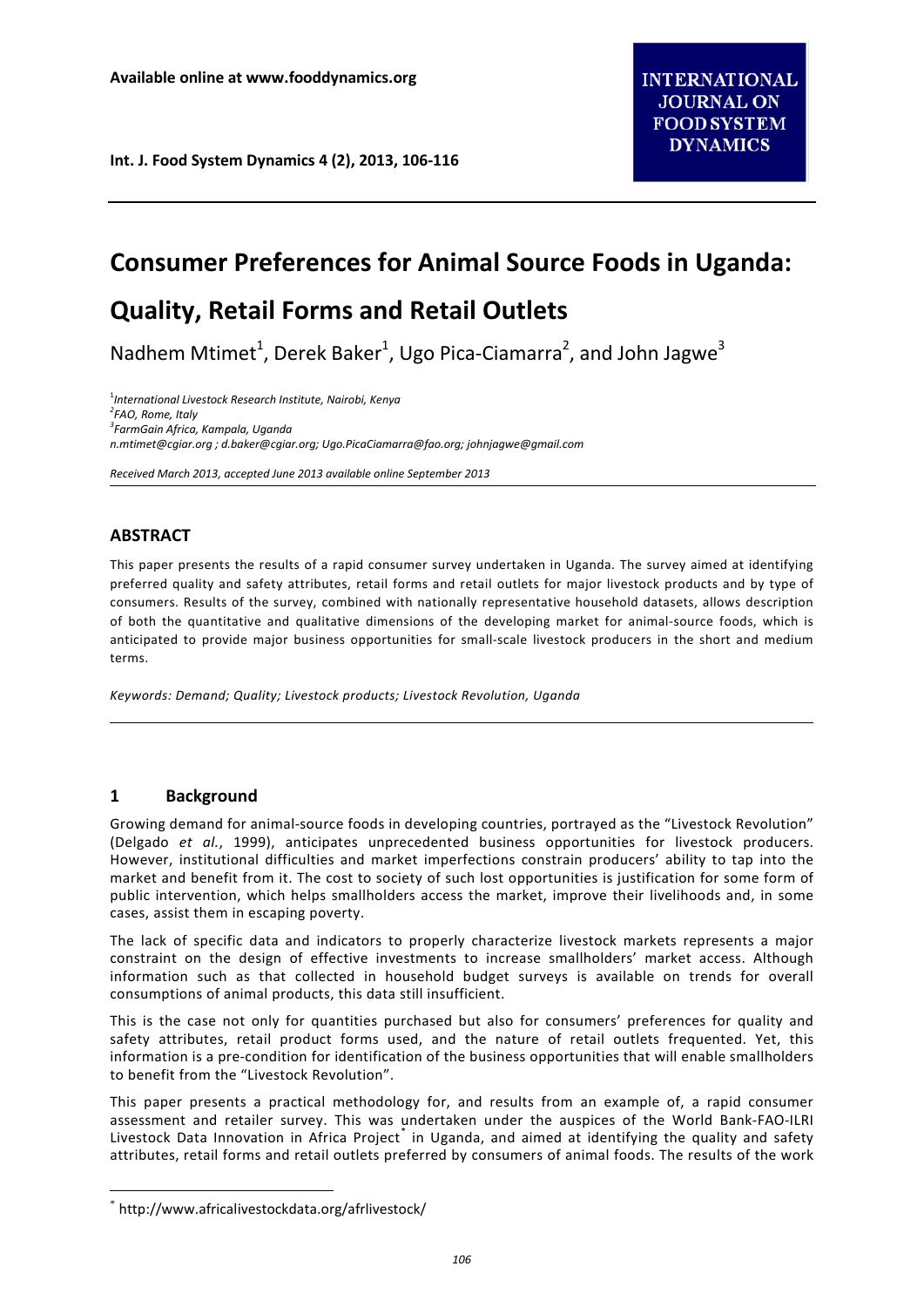are used to describe better the emerging opportunities in the market for animal source-foods.

The next section presents past trends and projections in the consumption of livestock products in Uganda, based on FAO data. Section 3 outlines the methodology developed to appreciate the preferred quality/safety attributes, retail product forms and retail outlets by consumers in different income brackets and section 4 reports the results of a rapid assessment conducted in rural and urban areas of Uganda. Section 5 presents conclusions

## **2 Livestock products' consumption in Uganda**

In the past two decades the consumption of animal-source foods has been generally increasing in the developing world, and is expected to grow further in the coming decades, particularly in sub-Saharan Africa (Delgado *et al.*, 1999; Pica-Ciamarra *et al.*, 2013; Sumberg and Thompson, 2013). Figure 1 displays consumption trends for beef, milk, poultry and pork in Uganda for the period 1990-2009 as well as the estimated consumption in 2030, as reported in FAOSTAT (2013) and FAO (2011).

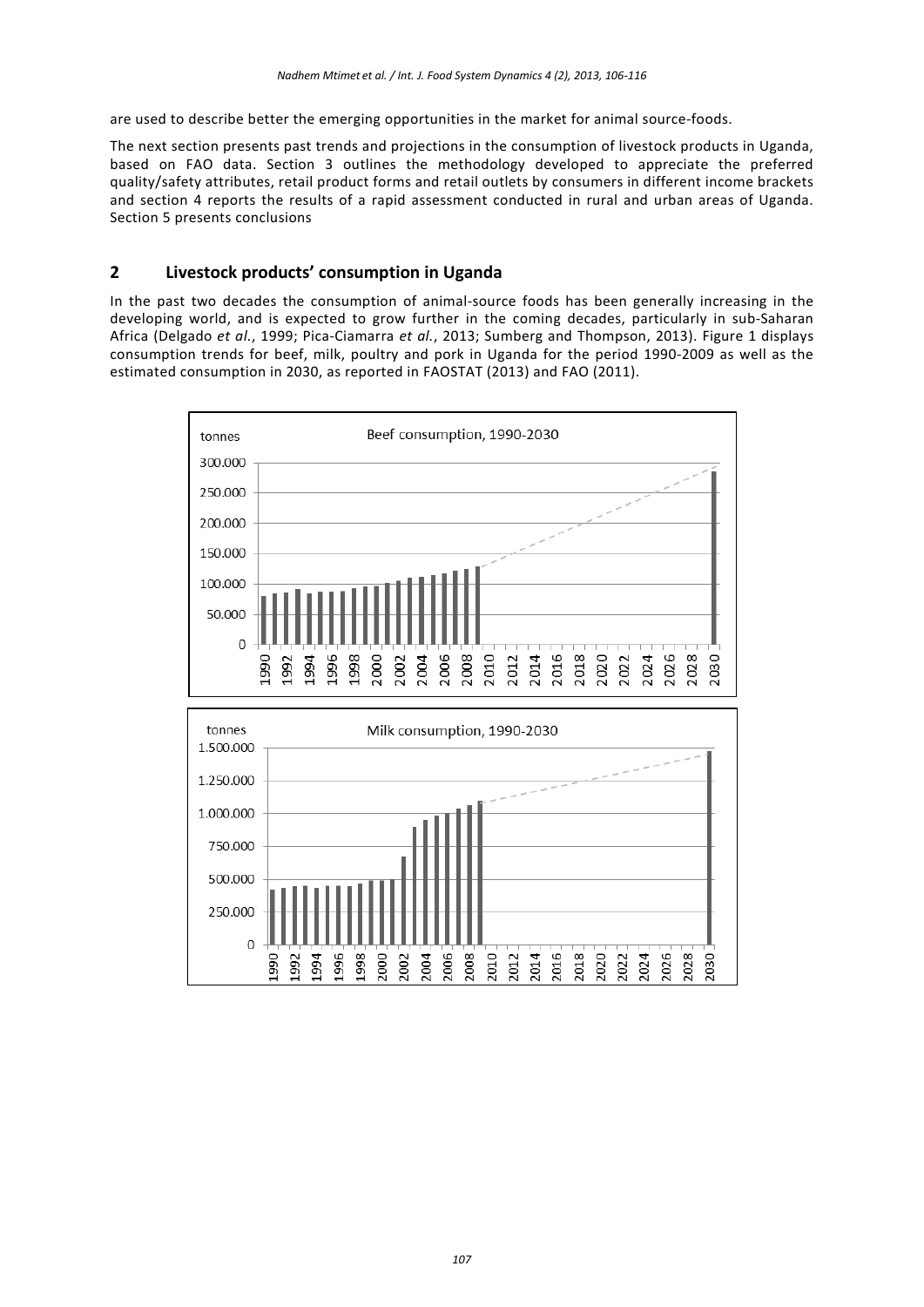

Source: FAOSTAT (2013) and FAO (2011)



Between 1990 and 2009, the annual growth rate of beef, poultry and egg consumption was between 2.3 and 2.5 percent; that of mutton and pork averaged between 2.4. and 2.6 percent per year; and that of milk over 6 percent per year. Trends in milk consumption are influenced by Uganda's 2000 Dairy Industry Act which, by making the registration of milk production and sales easier for producers, facilitated the collation of dairy sector data. This explains the sudden increase in recorded milk consumption in 2000- 2003 (Mette et al., 2011). Projections to 2030 suggest that consumption of livestock products will continue growing between 1 percent (milk) to 4.6 percent (poultry) per year, with total consumption increasing from a low of 34 percent for milk to over 360 percent for poultry (FAO, 2011) over the period.

From these data, the Livestock Revolution's extension to Uganda may be inferred. The key development question is then whether smallholders can profitably tap into the growing market for animal-sourced food. Indeed, according to the 2008/09 National Panel Survey, about 60 percent of rural Ugandan households keep some animals, with an average herd size of about 1.4 cattle equivalent (using a 250 kg live weight unit), while at the same time only 59 percent of all households report to consume livestock products (UBOS, 2010).

## **3 Methodology**

A variety of surveys can be used to quantify the demand for and consumption of food, including those sourced from animals. Questions on food consumption are typically included in Household Budget Surveys, Household Expenditure Surveys, Living Standards Measurement Surveys and in some cases, the Agricultural Censuses (Pica-Ciamarra *et al.*, 2012). The collated data, however, provide information only on whether the household consumed selected food items over the reference period or not, and on the quantity consumed. They do not convey information on the quality and safety attributes preferred by consumers, nor on the retail product forms purchased, nor the kind of retail outlets at which the products were purchased. These pieces of information are critical to the appreciation of market opportunities. Indeed, quantifying safety and quality attributes is a data-intensive exercise, embracing some non-observed and subjective dimensions<sup>[†](#page-2-0)</sup>. Yet, in developing countries' context this information is essential for identifying the business opportunities that will enable smallholders to benefit from the markets for

<span id="page-2-0"></span>† Food safety refers to all those hazards, whether chronic or acute, that may make food injurious to the health of the consumer. Quality refers to all other attributes that influence a product's value to the consumer, such as spoilage, contamination, off-odours (negative attributes) and colour, flavour, and texture (positive attributes). Quality has an objective and subjective dimension, the former being built into the produce and the latter perceived by consumers (FAO/WHO, 2003; Grunert, 2005). The distinction between quality and safety is not always very clear for consumers, with safety often considered as an essential part of quality (Islam and Jabbar, 2010; Röhr *et al.*, 2005). Indeed, the two can be positively associated: contaminated food, for example, can be both unsafe and of poor perceived quality.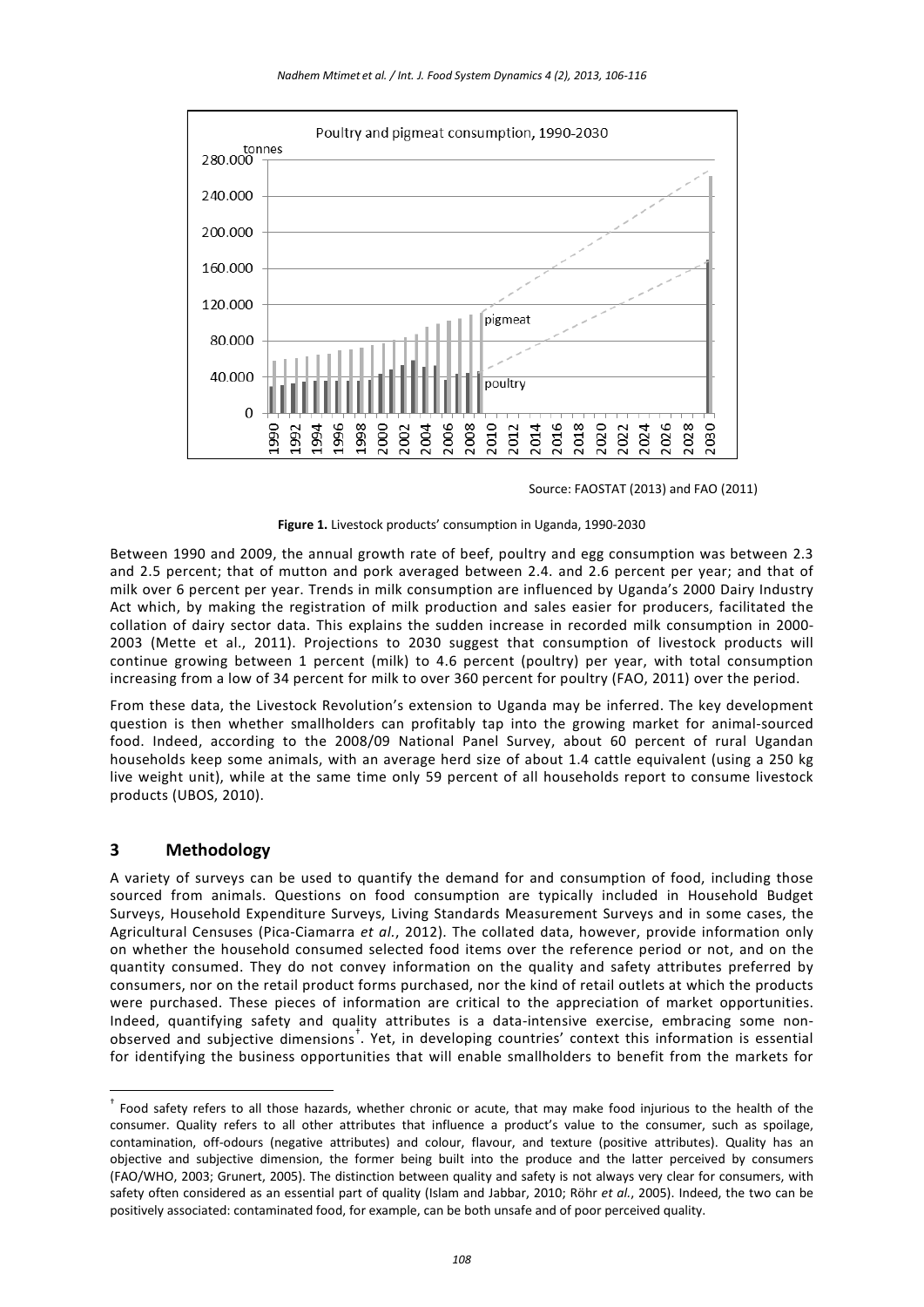livestock products (the "Livestock Revolution"), and hence to guide public sector policies, and investments by public and private sectors as well as aid actors and funding agencies.

A method was developed to capture information in a robust, rapid and cost effective way, about preferred quality and safety attributes, retail product forms, and retail outlet choice across a variety of Ugandan consumer types. An initial step was an interview with expert informants to identify major types of retail outlet, including abattoirs, butcheries, roadside outlets / wet (open air) markets, small retail shops, supermarkets and ready-to-eat outlets; and the forms of each product traded in each outlet. Cicia and Colantuoni (2010) have found form a meta-analysis study, that food safety is the most important attribute that meat consumers consider when selecting the product. Some five principal food product safety and quality attributes were identified for each product based on expert informant interviews and published results of analyses of consumer preferences in developing countries (Jabbar *et al.*, 2010; Mergenthaler *et al*., 2009). In this context, safety was considered as an attribute of quality. For beef, for instance, the following five attributes were identified: (1) Freshness; (2); Fat content; (3) Marbling; (4) Cleanliness of premises / absence of flies; (5) Presence of packaging. An important selection criterion for the attributes was that they be visible to the enumerator, to enable assignment of a quality score (0 or 1 depending on absence or presence of the attribute) to the product consumers were actually buying and/or that retailers were actually selling. The simple (unweighted $^{\dagger}$ ) sum of scores for extant quality attributes was used as follows:

| TODIE 1.<br>Quality scale for livestock products |                      |  |  |  |
|--------------------------------------------------|----------------------|--|--|--|
| Number of positive attributes                    | <b>Quality level</b> |  |  |  |
| $0 - 1$                                          | Low                  |  |  |  |
| 2                                                | lower-medium         |  |  |  |
| 3                                                | Medium               |  |  |  |
| 4                                                | upper-medium         |  |  |  |
| 5                                                | Good                 |  |  |  |

**Table 1.**

As a second step, two sets of questionnaires were administered to measure purchased quantity and quality, record stated preferences, and assess the level of wealth / income of consumers buying a given livestock product, in a given retail form, at a given type of retail outlet. The first questionnaire was administered to retailers, and the second to consumers, of beef, chicken, eggs, goat meat, dairy products, and pork. Operators/proprietors in a sample of retail outlets were asked questions regarding their perception of customers' level of income, sales trends in livestock products, and the main constraints to expansion of sales of the individual products. Consumers were asked questions about the reasons for purchase from a particular outlet, trends in consumption of nominated retail products, willingness to spend more on specified livestock products; and two questions on means of transport (used as a proxy for income, for which three levels were derived).

A double-stratified sampling method was used. The first stratum accessed specified numbers of urban and rural locations; the second, categories of retail outlet in each location. Within each of the seven categories of retail outlet, 3 outlets in urban areas and 3 outlets in rural areas were randomly selected, for a total of 42 outlets. Retailers were interviewed and, in each type of outlet, a minimum of 4 consumers randomly selectedfor interview, for a total of 168 consumers. After cleaning the data, a usable sample of 161 consumers was delivered (table 2).

Primary data collection (surveys) was undertaken during the periods of May to July 2011 and in April 2012, and took place in different rural and urban locations. Urban outlets were visited in the districts of Kampala and Wakiso; rural outlets were visited in Buikwe, Mukono, Kampala and Jinja districts.

<span id="page-3-0"></span> <sup>‡</sup> Weights could have been used to arrive at more nuanced quality/safety scores, but expert informants did not agree on specific criteria for such weights, particularly pointing out the differences likely to be expressed by different types of consumer.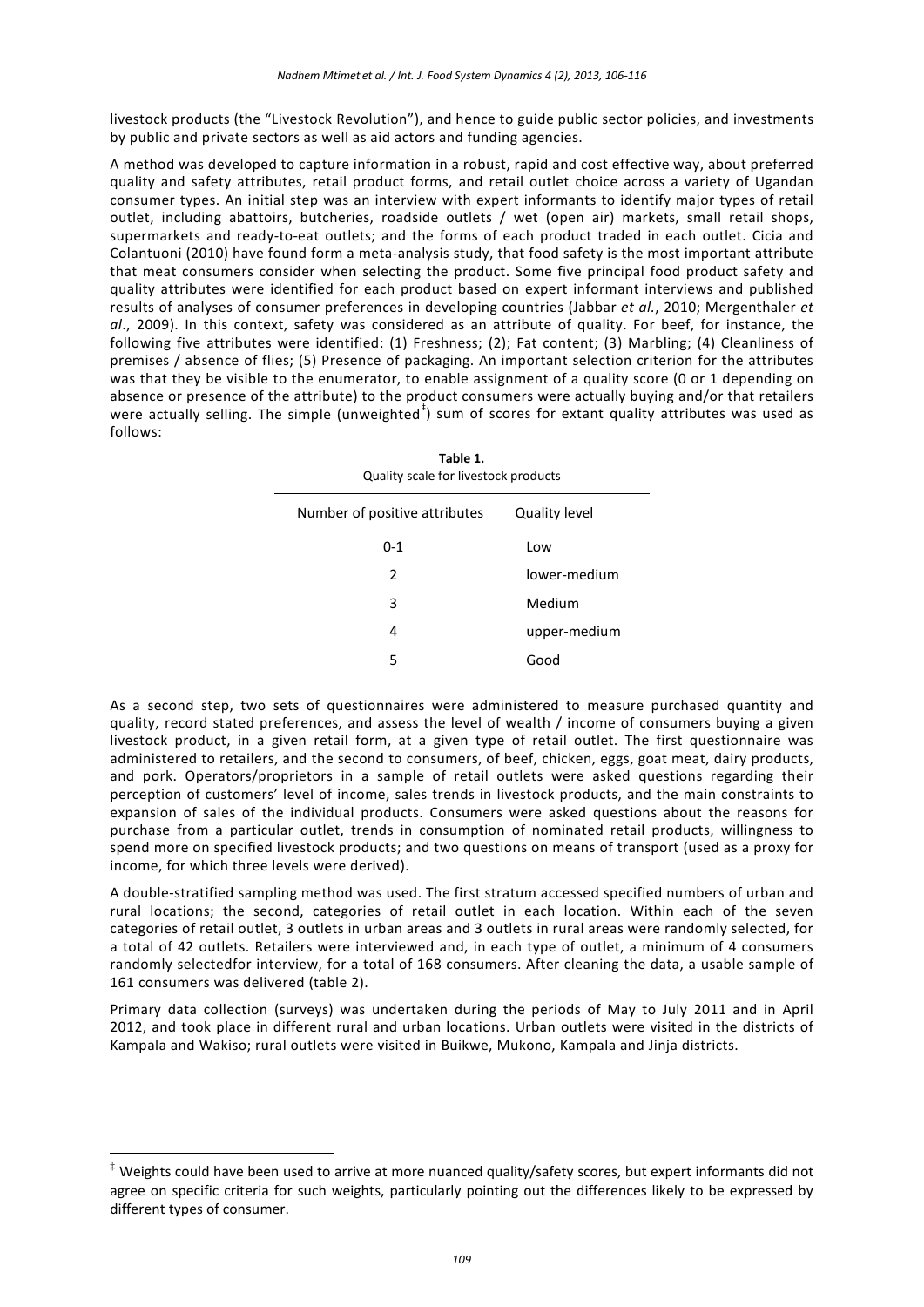| Retail outlets categories | No. of<br>retailers<br>(outlets)<br>interviewed | No. of consumers<br>interviewed | Livestock product | No. of retailers<br>selling the product | No. of<br>consumers<br>interviewed |
|---------------------------|-------------------------------------------------|---------------------------------|-------------------|-----------------------------------------|------------------------------------|
| Abattoirs                 | 6                                               | 19                              | <b>Beef</b>       | 10                                      | 33                                 |
| Roadside butcheries       | 6                                               | 36                              | Chicken           | 12                                      | 34                                 |
| Roadside outlets          | 6                                               | 27                              | Eggs              | 11                                      | 29                                 |
| Wet markets               | 6                                               | 14                              | Pork              | 5                                       | 8                                  |
| Small retail shops        | 6                                               | 17                              | Dairy             | 12                                      | 38                                 |
| Supermarkets              | 6                                               | 24                              | Goat              | 7                                       | 19                                 |
| Ready to eat outlet       | 6                                               | 24                              |                   |                                         |                                    |
| Total                     | 42                                              | 161                             | Total             | 57                                      | 161                                |

**Table 2.** Detail of sample sizes for retailers and consumers

### **4 Results**

#### **4.1 Observed quality scores**

Quality scores for the food items sold in the 42 retail outlets were found to be high in (somewhat surprisingly) both urban and rural areas (figure 2), with only the wet markets in urban areas having an average of just two positive attributes. Differences in observed scores between urban and rural areas were found to be small and, if any conclusion is to be drawn, the overall quality seems to be somewhat higher in rural, than in urban, areas. Quality differences between retail outlets within urban and rural areas were also found to be small, with abattoirs, supermarkets and ready-to-eat outlets recording high quality scores, and wet markets and roadside outlets selling products exhibiting lower safety and quality levels as measured here. Finally, as expected, individual retail outlets tend to sell livestock products of a consistent quality: i.e. there was no tendency for a retail outlet to sell at the same time low-quality and high-quality animal-sourced foods.



Note: Quality attributes: 0-1: Low, 2: Lower medium, 3: Medium, 4: Upper medium, 5: Good. **Figure 2.** Observed quality and safety attributes – mean scores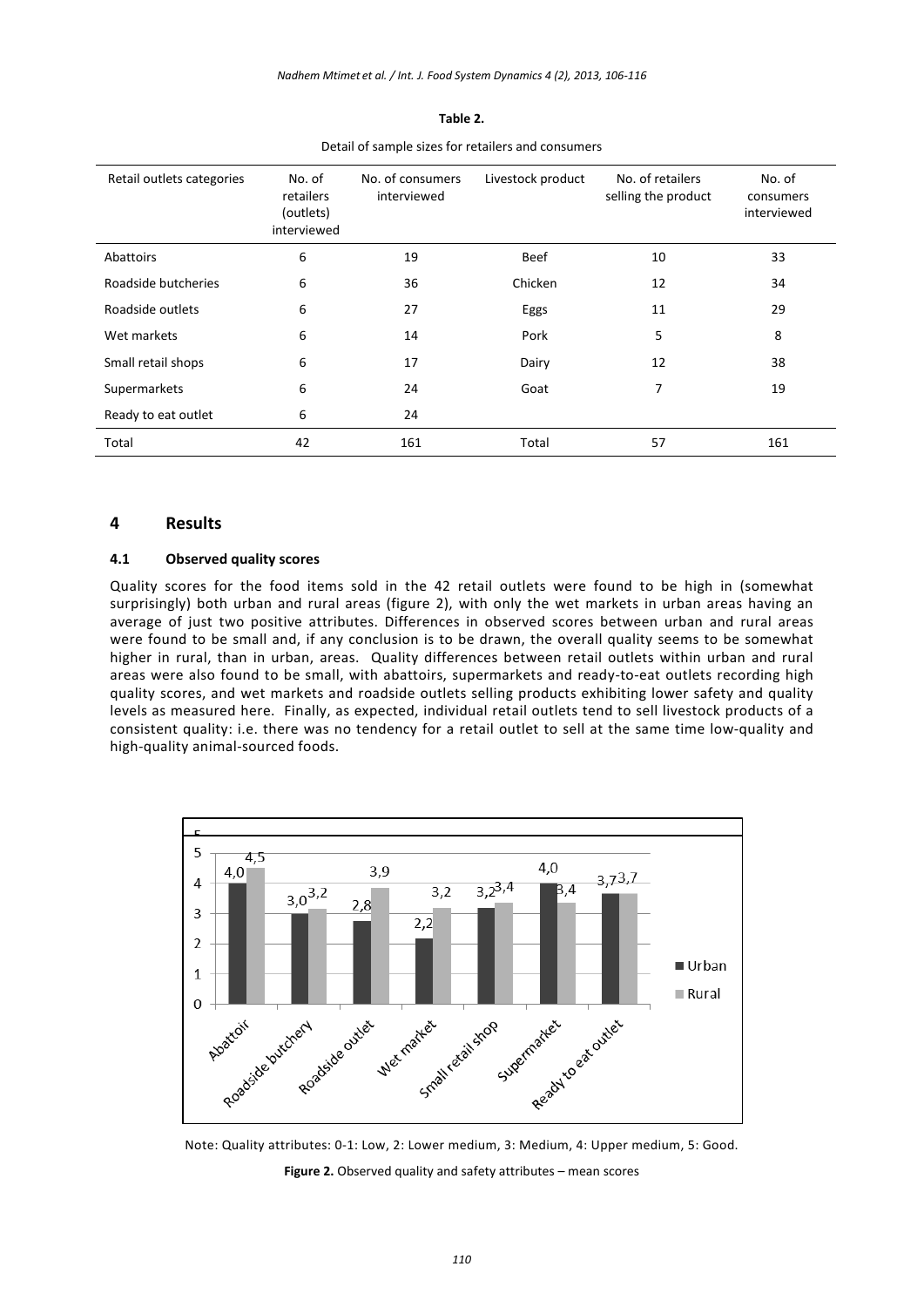#### **4.2 Consumer types**

Consumers were differentiated into three wealth / income brackets according to a straightforward indicator which serves as a proxy: they were considered poor if they did not own any means of transport; belonging to a middle income class if they owned a motorcycle; and to be among the rich if they owned a car. This criterion was considered as the most appropriate by expert informants in the context of a rapid appraisal survey but, admittedly, alternative criteria were not tested and there are known limits in using simple proxy measures, such as means of transport owned, for household wealth (Lindelow, 2006; Morris *et al.*, 2000). Retailers were also asked to assess directly the relative wealth of types of their individual customers. Results obtained from retailers' wealth assessment are largely inconsistent, and so not presented here.<sup>[§](#page-5-0)</sup>

The distribution of consumers by income status / ownership of means of transport is presented in table 3: about 53 percent of consumers were assessed as poor; 30 percent as belonging to the middle class and 17 percent as better-off. While there is some difference in the distribution between rural and urban areas, in both cases the less-well off represent the largest segment of the population and the better-off the smallest one.

| Table 3.<br>Consumer income distribution by urban/rural location |        |                    |        |  |  |  |
|------------------------------------------------------------------|--------|--------------------|--------|--|--|--|
| Consumers' income class                                          | Urban  | Rural <sup>*</sup> | All    |  |  |  |
| Less well-off                                                    | 50.0%  | 55.7%              | 52.8%  |  |  |  |
| Middle class                                                     | 25.6%  | 34.2%              | 29.8%  |  |  |  |
| Better-off                                                       | 24.4%  | 10.1%              | 17.4%  |  |  |  |
| Total                                                            | 100.0% | 100.0%             | 100.0% |  |  |  |

\* Statistical significance difference between the two location types at 5% level

These different identified income classes were found to pay markedly different prices for across the livestock products purchased. The average prices paid were observed to be US\$ 2.20 per unit by the less well off, US\$ 2.70 for the middle class and US\$ 4.00 for the better-off. This suggests that ownership of some means of transport, even if not the best predictor of level of wealth, does provide a reliable indicator for the wealth distribution across the Ugandan population. For example, according to the 2008/09 National Panel Survey, about 38 percent of the population is extremely poor in the country. It is worth noting, however, that the concept of poverty used here is a relative one as, in most cases, the extreme poor or those living on less than 1 US\$ PPP/day cannot afford to purchase livestock products. Again, data from the 2008/09 National Panel Survey indicate that about 41 percent of households do not consume livestock products in Uganda, including 45 percent in rural areas and 29 percent in cities and towns (UBOS, 2010).

#### **4.3. Consumers' preferences for retail outlets**

Figure 3 identifies the distribution of consumers by income bracket in the different retail outlets visited. It appears that less well-off consumers are more likely to purchase livestock products in wet markets, roadside outlets and in ready-to-eat premises than are middle-class and better-off consumers. These latter groups are more likely to purchase animal-sourced food in butcheries, small retail shops, supermarkets and abattoirs. There are two possible complementary explanations for these findings: first that relatively well-off consumers perceive as of low quality the animal products sold in wet markets / roadside outlets and, therefore, tend to avoid those premises; a second explanation is that the average unit price per livestock product is significantly lower in wet markets and roadside outlets than in other outlets (see next sub-section), i.e. relatively low income consumers cannot afford purchasing livestock products in small retail shops and supermarkets. The same is true for abattoirs where, in many cases, only large pieces of meat can be purchased.

<span id="page-5-0"></span> <sup>§</sup> This is most likely due to the variety in retailers' criteria and the subjectivity of their assessments.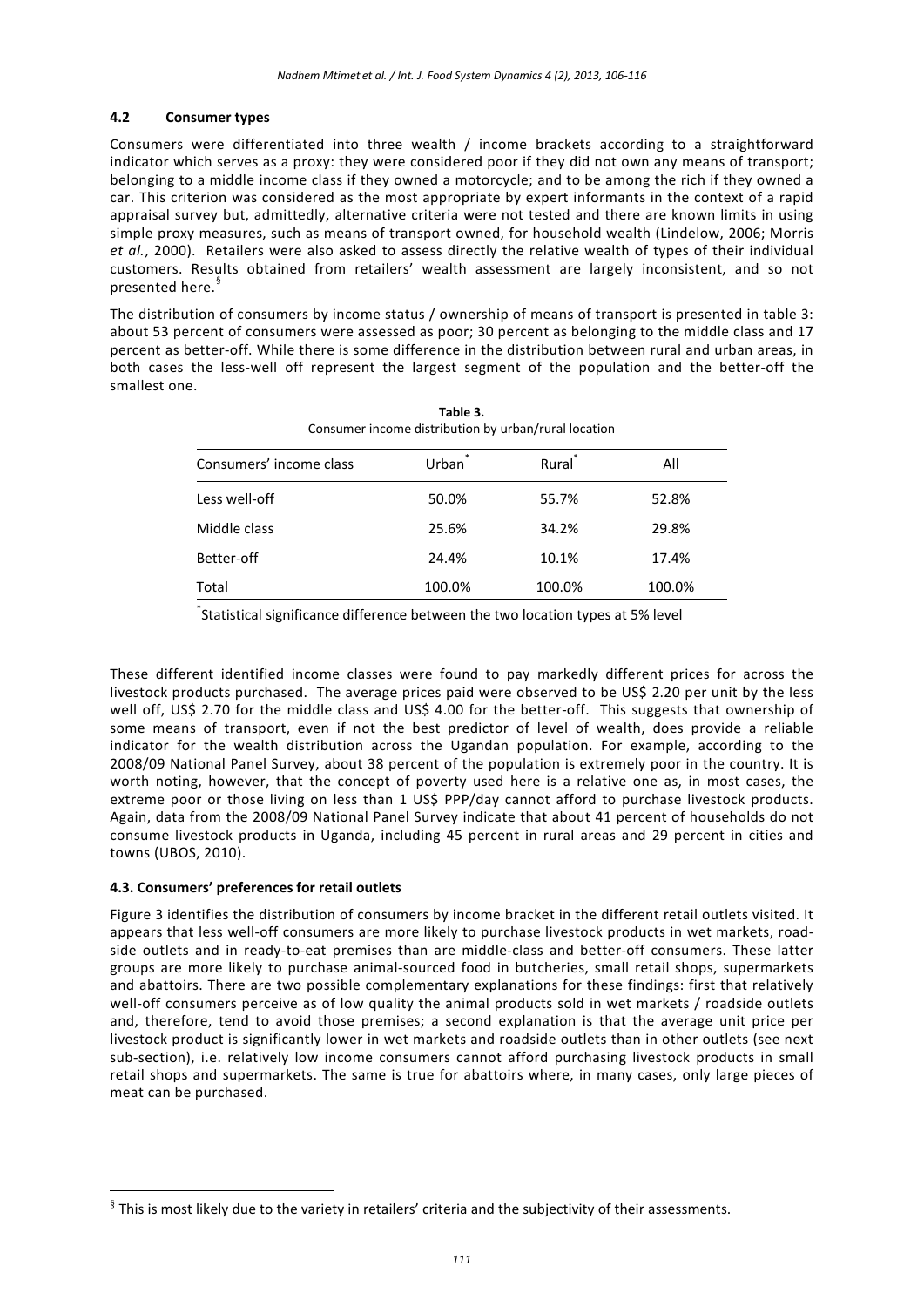*Nadhem Mtimet et al. / Int. J. Food System Dynamics 4 (2), 2013, 106-116*



**Figure 3.** Types of consumers shopping in different retail outlets (%)

## **4.4 Consumers' preferences for retail product forms**

Figures 4-6 below present results on the preferred retail forms by consumers disaggregated into three income / wealth terciles. There were not sufficient data to generate disaggregated statistics for pig meat and mutton, nor for households in the top tercile in the case of beef.



**Figure 4.** Chicken: preferred retail form by type of consumer (%)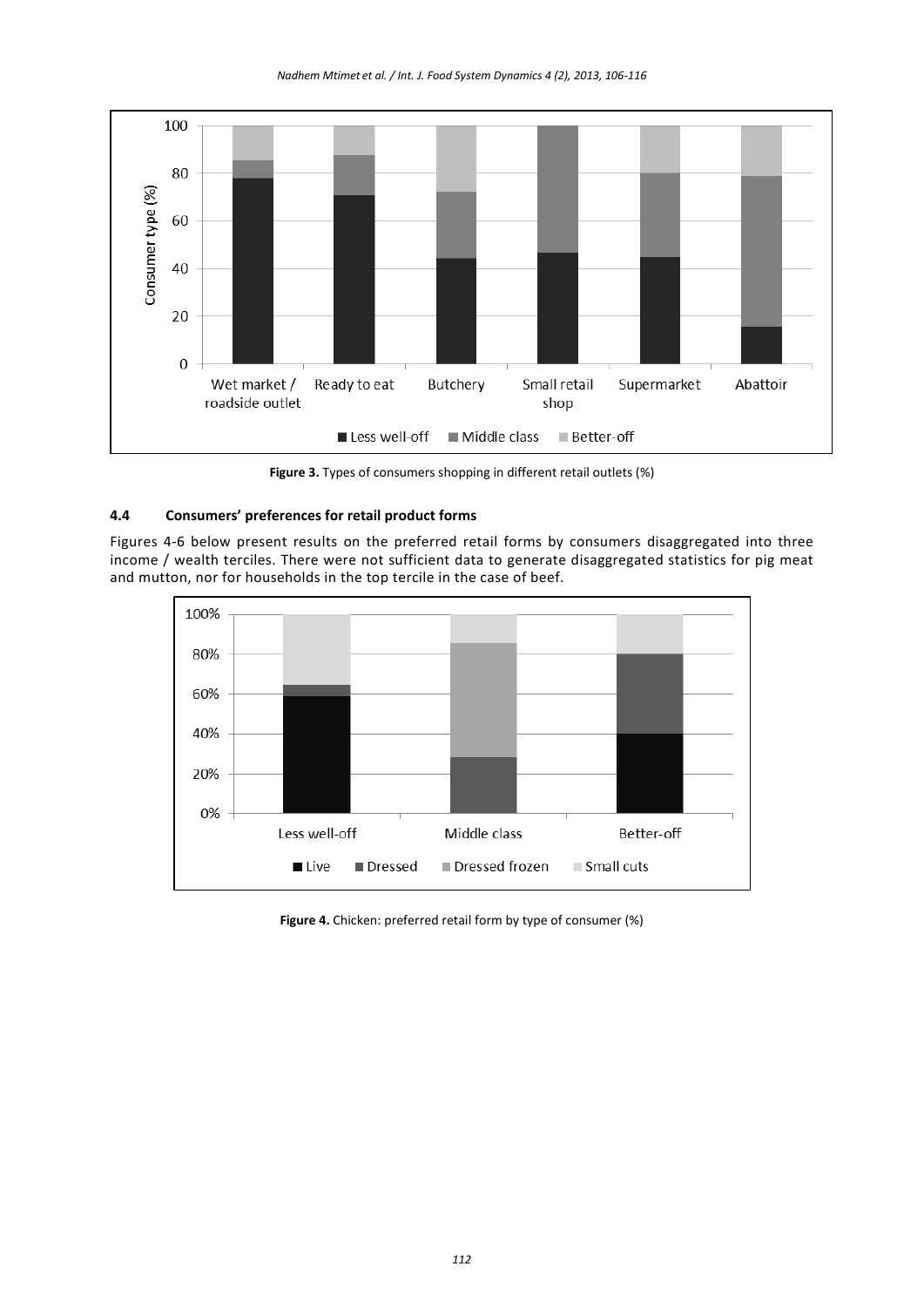*Nadhem Mtimet et al. / Int. J. Food System Dynamics 4 (2), 2013, 106-116*



**Figure 5**. Milk preferred retail form by type of consumer (%)



**Figure 6**. Beef: preferred retail form by type of consumer (%)

Across the three livestock products presented, the results are consistent and indicate some clear differentiation between the preferred retail forms for consumers across wealth / income brackets. In the case of poultry, poor consumers prefer purchasing either live birds or small cuts of chicken, with only middle-class and better-off consumers buying dressed or dressed frozen chicken, for which prices can be up to double those for live birds. Interestingly, well-off consumers also purchase live birds, which may be associated with local breeds' being widely appreciated as more flavoursome than are industrially produced broilers. It should be noted that the price of live birds varies significantly, ranging from a minimum of UgSH 6,000 to a maximum of UgSH 13,000, which likely indicates a market that is segmented in some ways, including by chicken breed. For milk, raw fresh milk – whose quality is often doubtful – is only bought by poor and middle-class consumers; indeed its minimum price per litre (500 UgSH) was found to be less than half the price of pasteurized fresh milk (from 1,200 Ugsh to 1,600 Ugsh litre), which is purchased by all types of consumer. 'Other milk' - which consists of more processed dairy products such as butter, ghee and yogurt - is bought most frequently by high income consumers and least frequently by low income consumers. The average price of butter, for instance, was found to be over UgSH 6,000 per kg. Finally, small cuts and offals from beef are bought by relatively poor consumers, with the middle-class purchasing large pieces as well as small cuts. The price dimension provides a straightforward explanation for these behaviours, with the price of offals ranging between UgSH 1,200 and UgSH 3,500 per kg and that of large pieces of beef averaging about UgSH 7,000.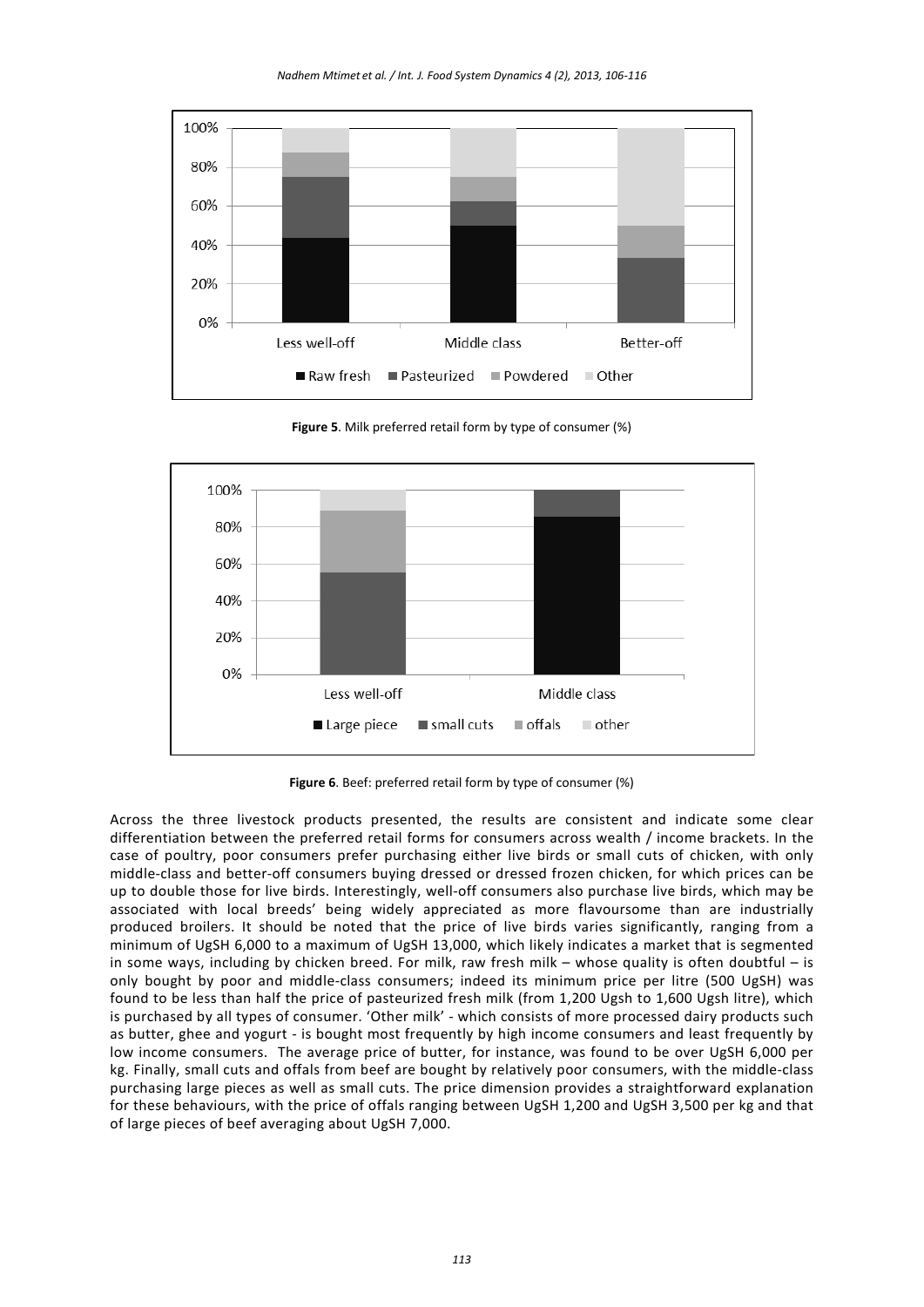#### **4.5 Consumers' quality preferences**

We present in figure 7 consumers' quality scores' frequency distribution across the three income/wealth brackets. Consistently with the observed quality levels, which we found to be relatively high across all products and retail outlets, the average quality score is high for consumers of all levels of wealth. This result may be due to the interaction of quality differences overall, with the above reported quality differentiation across retail outlets: consumers' notably different preferences for retail outlets across income classes results in their exposure to a range of levels of food safety and quality.



**Figure 7.** Frequency distribution of quality score by type of consumer

Another plausible reason for this finding is that consumers in low income brackets purchase livestock products less frequently than do middle-class and better-off consumers: hence any purchase of animalsource food is considered a major but occasional expense, undertaken with caution and after some consideration. In other words, before buying any livestock product, poor consumers want to be sure that its overall quality is relatively good. Indeed, the perceived quality and safety is found to be by far the most important determinant of consumers' stated reason for retail outlet selection (see table 4). This is a significant finding as it suggests that targeted improvements in sanitary and phytosanitary standards could be achieved by demand-driven interventions, e.g. by informing poor consumers on how to best assess the safety / quality of the livestock products they purchase.

| Factors' affecting choice of retail outlet by consumers' income segments." |                      |                     |                     |  |  |
|----------------------------------------------------------------------------|----------------------|---------------------|---------------------|--|--|
| Attributes                                                                 | Lower class          | Middle class        | Upper class         |  |  |
| Good quality/Safety                                                        | $67\%$ <sup>a</sup>  | $71\%$ <sup>a</sup> | $71\%$ <sup>a</sup> |  |  |
| Known/Trustworthy                                                          | $58\%$ <sup>a</sup>  | $63\%$ <sup>a</sup> | $79%$ <sup>a</sup>  |  |  |
| Close to my home or office                                                 | $54\%$ <sup>a</sup>  | 40% <sup>ac</sup>   | 25%bc               |  |  |
| Good customer care                                                         | $38\%$ <sup>a</sup>  | 65% <sup>b</sup>    | $21\%$ <sup>a</sup> |  |  |
| Variety of choice                                                          | $26\%$ <sup>a</sup>  | $33\%$ <sup>a</sup> | $68\%$              |  |  |
| Other                                                                      | $26\%$ <sup>a</sup>  | $37\%$ <sup>a</sup> | $32\%$ <sup>a</sup> |  |  |
| Low price                                                                  | $21\%$ <sup>ac</sup> | $2%^{b}$            | 11%bc               |  |  |

**Table 4.** Factors' affecting choice of retail outlet by consumers' income segments<sup>\*</sup>

\* Cells in the same row with different exponents indicate statistical difference at 5% using Sidak, Bonferonri and Scheffe tests.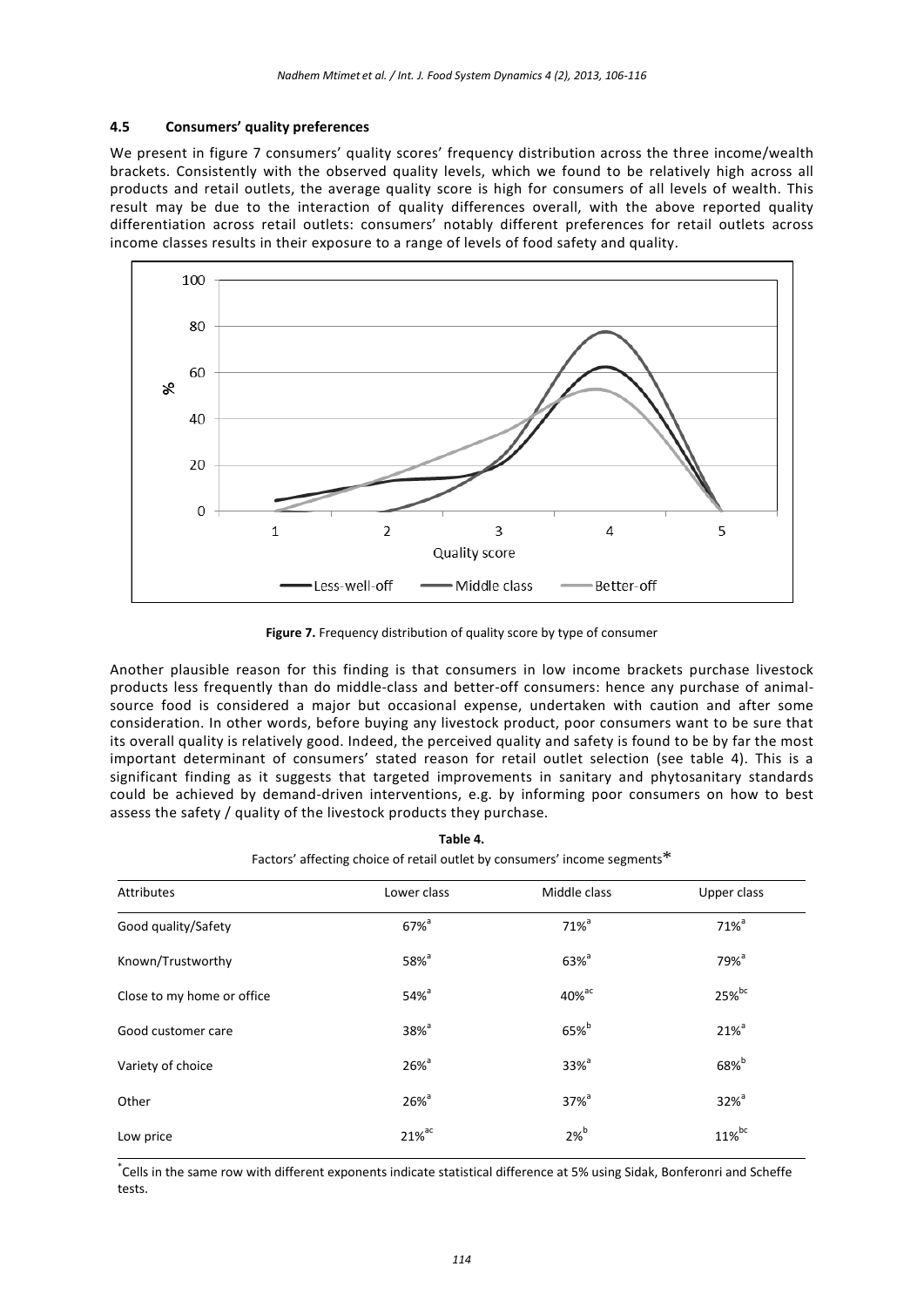## **5 Conclusions**

This paper presents a pragmatic method for rapid appraisal, and preliminary findings from its use in Uganda in 2011 and 2012. The study's objective was to characterize the market for animal-sourced foods in terms of preferred safety and quality attributes, retail forms and retail outlets, disaggregated by type of consumer. Based on a matrix of visible quality and safety attributes, an overall quality score was constructed for livestock products available in markets. Questionnaires administered to both consumers and retailers in randomly selected rural and urban retail outlets were then used to record buying behaviour and demonstrated preferences over quality and retail outlet. Based on survey questions, proxy measures of consumer income were employed.

Results indicate that consumers in different income / wealth brackets shop in different markets and prefer different retail products and that, on average, the overall quality of the livestock products sold / purchased is good in both urban and rural areas and for consumers from all income brackets. These are important findings, and for two reasons. First, they denote that there are major opportunities for smallholder livestock producers to better utilize the market for animal-source foods in Uganda, a country in which the majority of consumers is relatively poor or, as indicated by a nationally representative survey, still has yet to become 'rich enough' to purchase and consume livestock products. Second, the results suggest that consumer-based interventions to increase the quality and safety of livestock products may be an effective way to promote or enforce safety and quality standards, in the interests of reducing the public health impacts of zoonoses and food-borne disease.

The results of the rapid assessment are preliminary, and based on a relatively small sample. They are however credible, and logical inference can be drawn from them. We plan to analyse further the data, conduct a similar survey in Tanzania and other East African countries, and build on this experience to refine the methodology and re-apply on larger samples of consumers.

## **Acknowledgement**

Financial support from the Bill and Melinda Gates Foundation, via the World Bank-FAO-ILRI Livestock Data Innovation in Africa Project [www.africalivestockdata.org,](http://www.africalivestockdata.org/) is gratefully acknowledged. This work is also supported by the CGIAR Research Program "Policies, Institutes and Markets" www.pim.cgiar.org.

## **References**

- Cicia, J., Colantuoni, F. (2010). Willingness to Pay for Traceable Meat Attributes: A Meta-analysis. *International Journal on Food System Dynamics*, **1**(3): 252-263.
- Delgado, C., Rosegrant, M., Steinfeld, H., Ehui, S., and Courboi, C. (1999). *Livestock to 2020 – The Next Food Revolution*. Food, Agriculture and the Environment Discussion Paper 28. IFPRI, Washington D.C.
- FAO (2011). *Mapping supply and demand for animal-source foods to 2030.* Animal Production and Health Working Paper. No. 2. FAO, Rome.
- FAO and WHO (2003). *Guidelines for Strengthening National Food Control Systems*. FAO Food and Nutrition Paper 76, FAO, Rome.
- Grunert, K.G. (2005). Food quality and safety: consumer perception and demand. *European Review of Agricultural Economics*, **32** (3): 369-391.
- Islam, S.M. F., Jabbar, M.A. (2010). *Consumer preferences and demand for livestock products in urban Bangladesh*. ILRI Research Report 23, ILRI, Nairobi.
- Jabbar, M.A., Baker, D., and Fadiga, M. (eds) (2010). *Demand for livestock products in developing countries with a focus on quality and safety attributes: Evidence from Asia and Africa*. ILRI Research Report No. 24. ILRI (International Livestock Research Institute), Nairobi, Kenya.
- Lindelow, M. (2006). Sometimes more equal than others: how health inequalities depend on the choice of welfare indicator. *Health Economics*, **15**(3): 263-279.
- Mergenthaler, M., Weinberger, K., and Qaim, M. (2009). Consumer Valuation of Food Quality and Food Safety Attributes in Vietnam. *Review of Agricultural Economics,* **31**(2): 266-283.